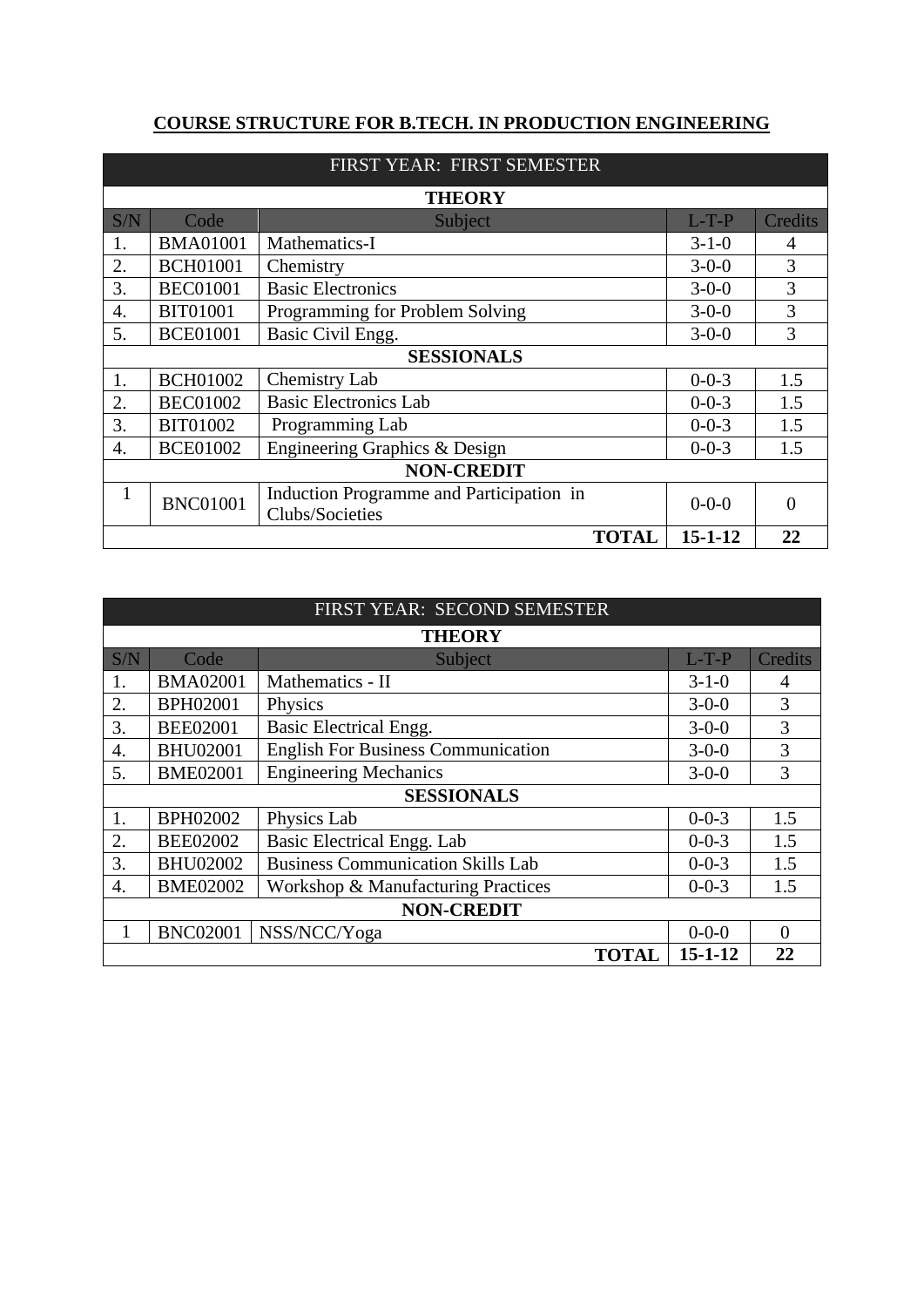|                | SECOND YEAR: THIRD SEMESTER               |                                                                 |             |                |  |  |
|----------------|-------------------------------------------|-----------------------------------------------------------------|-------------|----------------|--|--|
|                |                                           | <b>THEORY</b>                                                   |             |                |  |  |
| S/N            | Code                                      | Subject                                                         | $L-T-P$     | Credits        |  |  |
|                | <b>BMA03001</b>                           | Math-III                                                        | $3 - 1 - 0$ | $\overline{4}$ |  |  |
| $\overline{2}$ | <b>BPE03001</b>                           | Thermodynamics                                                  | $3 - 0 - 0$ | 3              |  |  |
| 3              | <b>BPE03002</b>                           | Material Engineering & Metallurgy                               | $3 - 0 - 0$ | 3              |  |  |
| $\overline{4}$ | <b>BPE03003</b>                           | <b>Basic Manufacturing Processes</b>                            | $3 - 0 - 0$ | 3              |  |  |
| 5              | <b>BHU03001</b>                           | <b>Economics For Engineers</b>                                  | $3 - 0 - 0$ | 3              |  |  |
|                |                                           | <b>SESSIONAL</b>                                                |             |                |  |  |
| 1              | $B_{\cdots 0}300$                         | Instrumentation and Sensor Technology for Engg.<br>Applications | $0 - 0 - 3$ | 1.5            |  |  |
| $\overline{2}$ | Production Practice- I<br><b>BPE03004</b> |                                                                 | $0 - 0 - 3$ | 1.5            |  |  |
| 3              | <b>BPE03005</b>                           | <b>Computer Aided Machine Drawing</b>                           | $0 - 0 - 3$ | 1.5            |  |  |
| $\overline{4}$ | <b>BPE03006</b>                           | Thermal & Materials Engineering Lab.                            | $0 - 0 - 3$ | 1.5            |  |  |
|                | <b>NON CREDIT</b>                         |                                                                 |             |                |  |  |
| 1              |                                           | Essence of India Traditional Knowledge/                         |             |                |  |  |
|                | <b>BNC03001</b>                           | <b>Environmental Sciences</b>                                   | $0 - 0 - 0$ | $\Omega$       |  |  |
|                | $15 - 1 - 12$<br><b>TOTAL</b><br>22       |                                                                 |             |                |  |  |

|                  | SECOND YEAR: FOURTH SEMESTER        |                                          |             |                |  |
|------------------|-------------------------------------|------------------------------------------|-------------|----------------|--|
|                  |                                     | <b>THEORY</b>                            |             |                |  |
| S/N              | Code                                | $L-T-P$                                  | Credits     |                |  |
| 1.               | <b>BMA04001</b>                     | Math IV                                  | $3 - 0 - 0$ | 3              |  |
| 2.               | <b>BPE04001</b>                     | Theory of Machine                        | $3 - 1 - 0$ | $\overline{4}$ |  |
| 3.               | <b>BPE04002</b>                     | <b>Strength of Materials</b>             | $3 - 0 - 0$ | 3              |  |
| $\overline{4}$ . | <b>BPE04003</b>                     | Theory of Metal Cutting                  | $3 - 0 - 0$ | 3              |  |
| 5.               | <b>BHU04001</b>                     | <b>Organizational Behavior</b>           | $3 - 0 - 0$ | 3              |  |
|                  |                                     | <b>SESSIONAL</b>                         |             |                |  |
| 1.               | <b>BPE04004</b>                     | <b>Production Practice-II</b>            | $0 - 0 - 3$ | 1.5            |  |
| 2.               | <b>BPE04005</b>                     | Metal Cutting Lab.                       | $0 - 0 - 3$ | 1.5            |  |
| 3.               | <b>BPE04006</b>                     | <b>Dynamics</b> Lab                      | $0 - 0 - 3$ | 1.5            |  |
| 4.               | <b>BPE04007</b>                     | Material Testing Lab.                    | $0 - 0 - 3$ | 1.5            |  |
|                  |                                     | <b>NON CREDIT</b>                        |             |                |  |
| 1                | <b>BNC04001</b>                     | Environmental Sciences/ Essence of India | $0 - 0 - 0$ | $\Omega$       |  |
|                  |                                     | <b>Traditional Knowledge</b>             |             |                |  |
| $\overline{2}$   | <b>BNC04002</b>                     | Summer Internship/Training               | $0 - 0 - 0$ | $\Omega$       |  |
|                  | $15 - 1 - 12$<br>22<br><b>TOTAL</b> |                                          |             |                |  |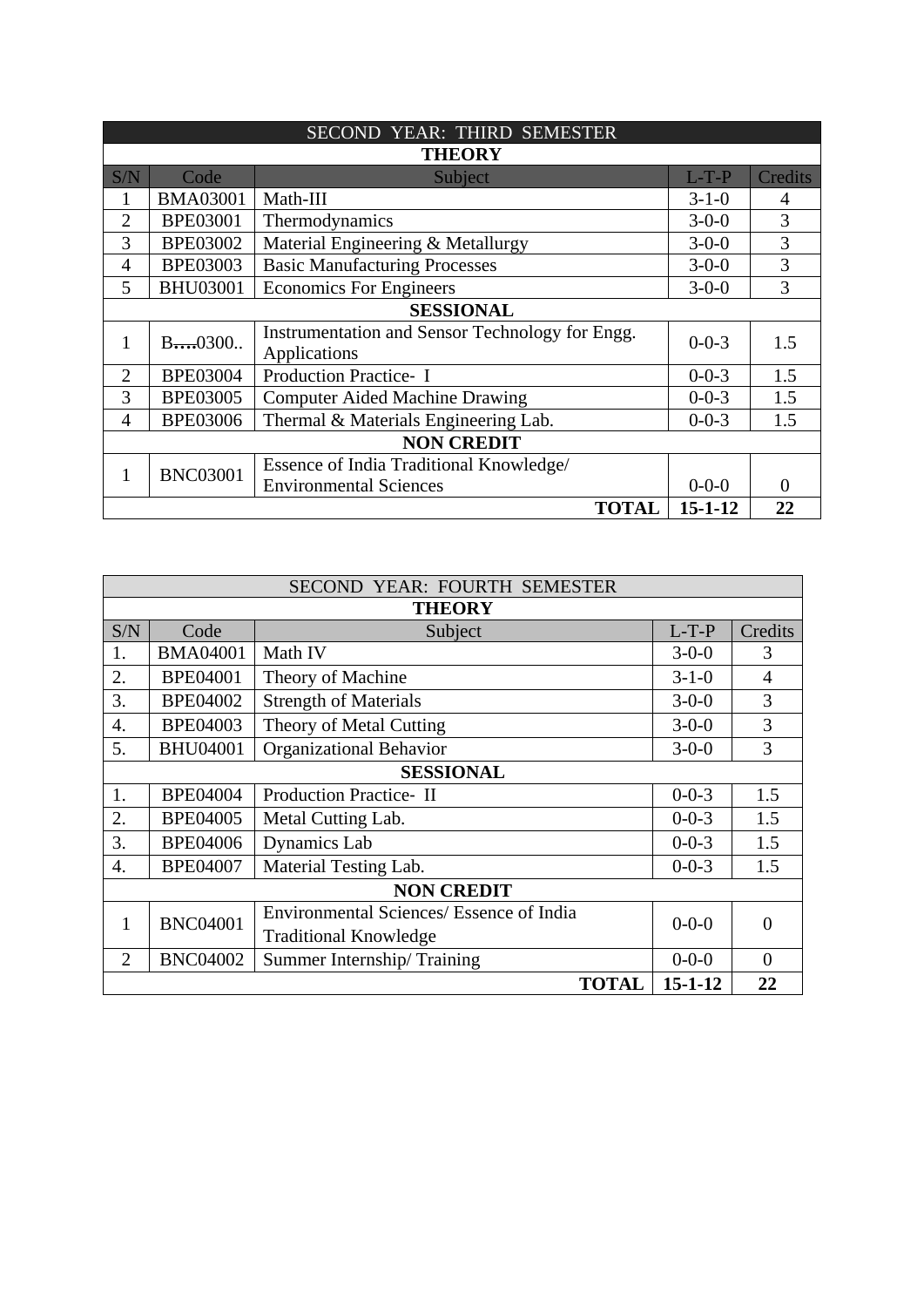|     | THIRD YEAR: FIFTH SEMESTER                              |                                 |             |                             |  |  |
|-----|---------------------------------------------------------|---------------------------------|-------------|-----------------------------|--|--|
|     |                                                         | <b>THEORY</b>                   |             |                             |  |  |
| S/N | Code                                                    | Subject                         | $L-T-P$     | Credits                     |  |  |
| 1.  | <b>BPE05001</b>                                         | Design of Machine Elements      | $3 - 0 - 0$ | 3                           |  |  |
| 2.  | <b>BPE05002</b>                                         | <b>Inspection and Metrology</b> | $3 - 0 - 0$ | 3                           |  |  |
| 3.  | <b>BPE05003</b>                                         | <b>Tool Design</b>              | $3 - 0 - 0$ | 3                           |  |  |
| 4.  | Professional Elective-I                                 |                                 | $3 - 0 - 0$ | 3                           |  |  |
| 5.  |                                                         | Open Elective-I                 | $3 - 0 - 0$ | 3                           |  |  |
| 6.  | Professional Ethics, Professional Law & Human<br>Values |                                 | $2 - 0 - 0$ | $\mathcal{D}_{\mathcal{L}}$ |  |  |
|     | <b>SESSIONAL</b>                                        |                                 |             |                             |  |  |
| 1.  | <b>BPE05004</b>                                         | <b>Machine Design Sessional</b> | $0 - 0 - 3$ | 1.5                         |  |  |
| 2.  | <b>BPE05005</b>                                         | Metrology Lab.                  | $0 - 0 - 3$ | 1.5                         |  |  |
| 3.  | <b>BPE05006</b>                                         | <b>Tool Design Sessional</b>    | $0 - 0 - 3$ | 1.5                         |  |  |
|     | $17-0-9$<br>21.5<br><b>TOTAL</b>                        |                                 |             |                             |  |  |

| <b>Professional Elective-I</b> |             |                                      |  |  |
|--------------------------------|-------------|--------------------------------------|--|--|
| S/N                            | Course Code | <b>Subjects</b>                      |  |  |
|                                | BPEPE501    | Measurement & Instrumentation        |  |  |
|                                | BPEPE502    | Advanced Casting & Welding           |  |  |
|                                | BPEPE503    | Production Planning & Control        |  |  |
|                                | BPEPE504    | Maintenance Engineering & Management |  |  |

|     | <b>Open Elective-I</b> |                                      |  |  |  |  |
|-----|------------------------|--------------------------------------|--|--|--|--|
| S/N | Course Code            | Subjects                             |  |  |  |  |
|     | BPEOE501               | Maintenance Engineering & Management |  |  |  |  |
|     | BPEOE502               | Logistics & Supply Chain Management  |  |  |  |  |
|     | BPEOE503               | Mechatronics                         |  |  |  |  |

## THIRD YEAR: SIXTH SEMESTER

| <b>THEORY</b>     |                                                         |                                             |             |                |  |
|-------------------|---------------------------------------------------------|---------------------------------------------|-------------|----------------|--|
| S/N               | Code                                                    | Subject                                     | $L-T-P$     | Credits        |  |
| 1.                | <b>BPE06001</b>                                         | Theory of Metal Forming                     | $3 - 0 - 0$ | 3              |  |
| 2.                | <b>BPE06002</b>                                         | Principle of Machine Tools                  | $3 - 0 - 0$ | 3              |  |
| 3.                |                                                         | Professional Elective-II                    | $3 - 0 - 0$ | 3              |  |
| $\overline{4}$ .  |                                                         | Professional Elective-III                   | $3-0-0$     | 3              |  |
| 5.                |                                                         | Open Elective-II                            | $3 - 0 - 0$ | 3              |  |
| 6.                | Professional Ethics, Professional Law & Human<br>Values |                                             | $2 - 0 - 0$ | $\overline{2}$ |  |
|                   |                                                         | <b>SESSIONAL</b>                            |             |                |  |
| 1.                | <b>BPE06003</b>                                         | Metal Forming Lab                           | $0 - 0 - 3$ | 1.5            |  |
| 2.                | <b>BPE06004</b>                                         | Fluid Dynamics Lab.                         | $0 - 0 - 3$ | 1.5            |  |
| 3.                | <b>BPE06005</b>                                         | Simulation Lab.                             | $0 - 0 - 3$ | 1.5            |  |
| <b>NON-CREDIT</b> |                                                         |                                             |             |                |  |
|                   |                                                         | Summer Industry Internship/Training/Project | $0 - 0 - 0$ | $\Omega$       |  |
|                   | <b>TOTAL</b><br>$17-0-9$<br>21.5                        |                                             |             |                |  |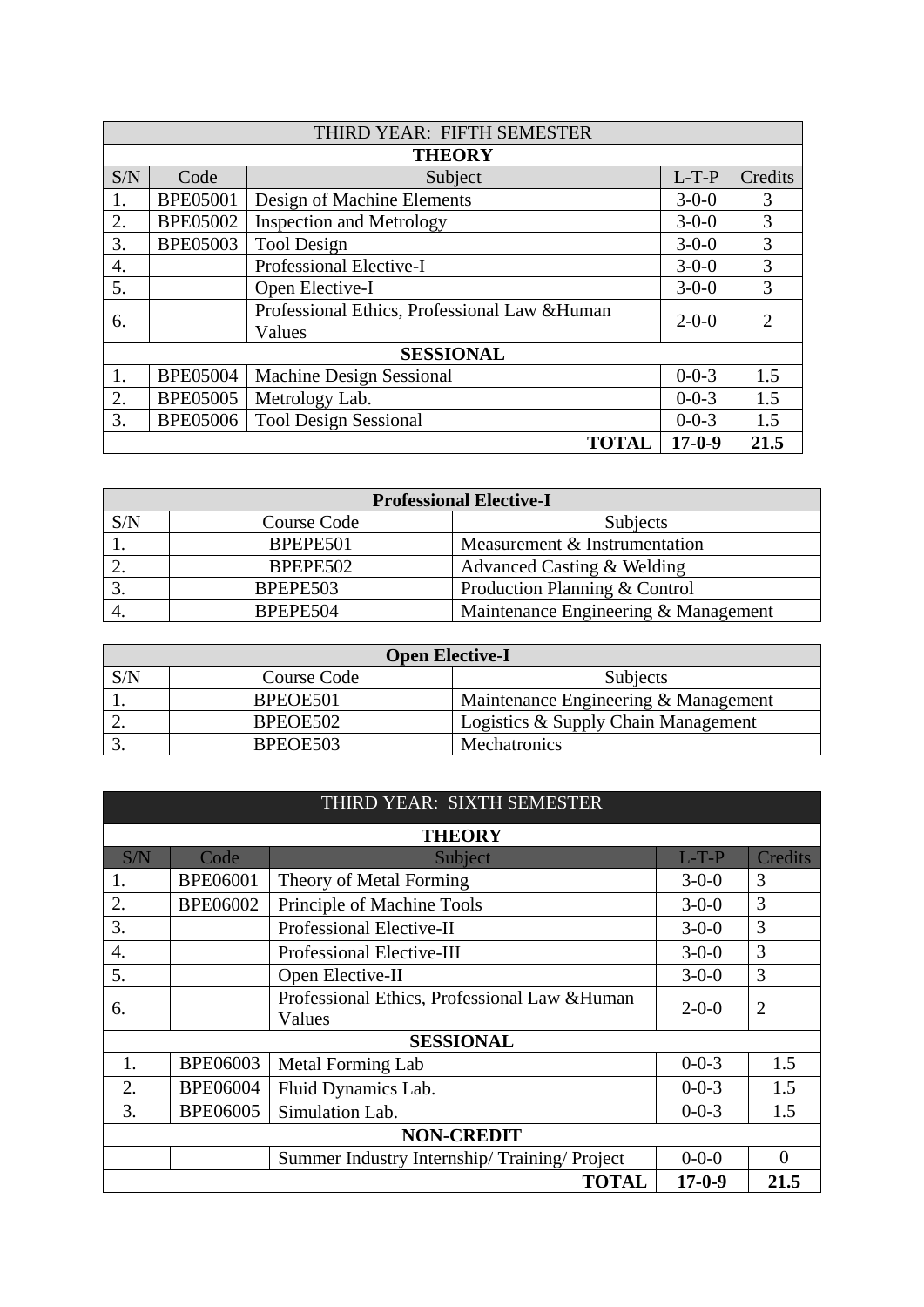| Professional Elective-II   |                                |                                                      |  |  |
|----------------------------|--------------------------------|------------------------------------------------------|--|--|
| Sl.No.                     | <b>Course Code</b><br>Subjects |                                                      |  |  |
| 1.                         | BPEPE601                       | Fluid Mechanics & Fluid Power Engineering            |  |  |
| 2.                         | BPEPE602                       | Manufacturing & Design of Composites                 |  |  |
| 3.                         | BPEPE603                       | <b>Industrial Hydraulics</b>                         |  |  |
| $\overline{4}$ .           | BPEPE604                       | Precision Engineering                                |  |  |
| Professional Elective -III |                                |                                                      |  |  |
| Sl.No.                     | Course Code                    | Subjects                                             |  |  |
|                            | BPEPE605                       | <b>Statistical Methods and Design of Experiments</b> |  |  |
| $\overline{2}$ .           | BPEPE606                       | Finite Element Method in Manufacturing               |  |  |
| 3.                         | BPEPE607                       | Production and Operation Management                  |  |  |
| $\overline{4}$ .           | BPEPE608                       | <b>Advanced Material Science</b>                     |  |  |
|                            |                                | Open Elective-II                                     |  |  |
| Sl.No.                     | Course Code                    | Subjects                                             |  |  |
|                            | BPEOE601                       | Automotive & System Engineering                      |  |  |
| 2.                         | BPEOE602                       | Production and Operation Management                  |  |  |

|     | FOURTH YEAR: SEVENTHSEMESTER        |                                  |             |         |  |  |
|-----|-------------------------------------|----------------------------------|-------------|---------|--|--|
|     |                                     | <b>THEORY</b>                    |             |         |  |  |
| S/N | Code                                | Subject                          | $L-T-P$     | Credits |  |  |
| 1.  | <b>BPE07001</b>                     | <b>Automation and NC Machine</b> | $3-0-0$     | 3       |  |  |
| 2.  | <b>BPE07002</b>                     | Non-Traditional Machining        | $3 - 0 - 0$ | 3       |  |  |
| 3.  |                                     | Professional Elective-IV         | $3-0-0$     | 3       |  |  |
| 4.  |                                     | Open Elective-III                | $3 - 0 - 0$ | 3       |  |  |
|     |                                     | <b>SESSIONAL</b>                 |             |         |  |  |
| 1.  | <b>BPE07003</b>                     | NTM & FMS Lab.                   | $0 - 0 - 3$ | 1.5     |  |  |
| 2.  |                                     | Project $-I$                     | $0 - 0 - 6$ | 3       |  |  |
| 3.  |                                     | Seminar on internship            | $0 - 0 - 3$ | 1.5     |  |  |
|     | $12 - 0 - 12$<br>18<br><b>TOTAL</b> |                                  |             |         |  |  |

| Professional Elective-IV |                    |                                             |  |  |  |
|--------------------------|--------------------|---------------------------------------------|--|--|--|
| Sl.No.                   | Course Code        | Subjects                                    |  |  |  |
| 1.                       | BPEPE701           | <b>Engineering Ergonomics</b>               |  |  |  |
| 2.                       | BPEPE702           | Surface Engineering Principles & Systems    |  |  |  |
| 3.                       | BPEPE703           | Design for Manufacturing & Assembly         |  |  |  |
|                          | Open Elective -III |                                             |  |  |  |
| Sl.No.                   | Course Code        | Subjects                                    |  |  |  |
| 1.                       | BPEOE701           | Performance Measurement & Benchmarking      |  |  |  |
| 2.                       | BPEOE702           | <b>Total Quality System and Engineering</b> |  |  |  |
| 3.                       | BPEOE703           | Project Management                          |  |  |  |